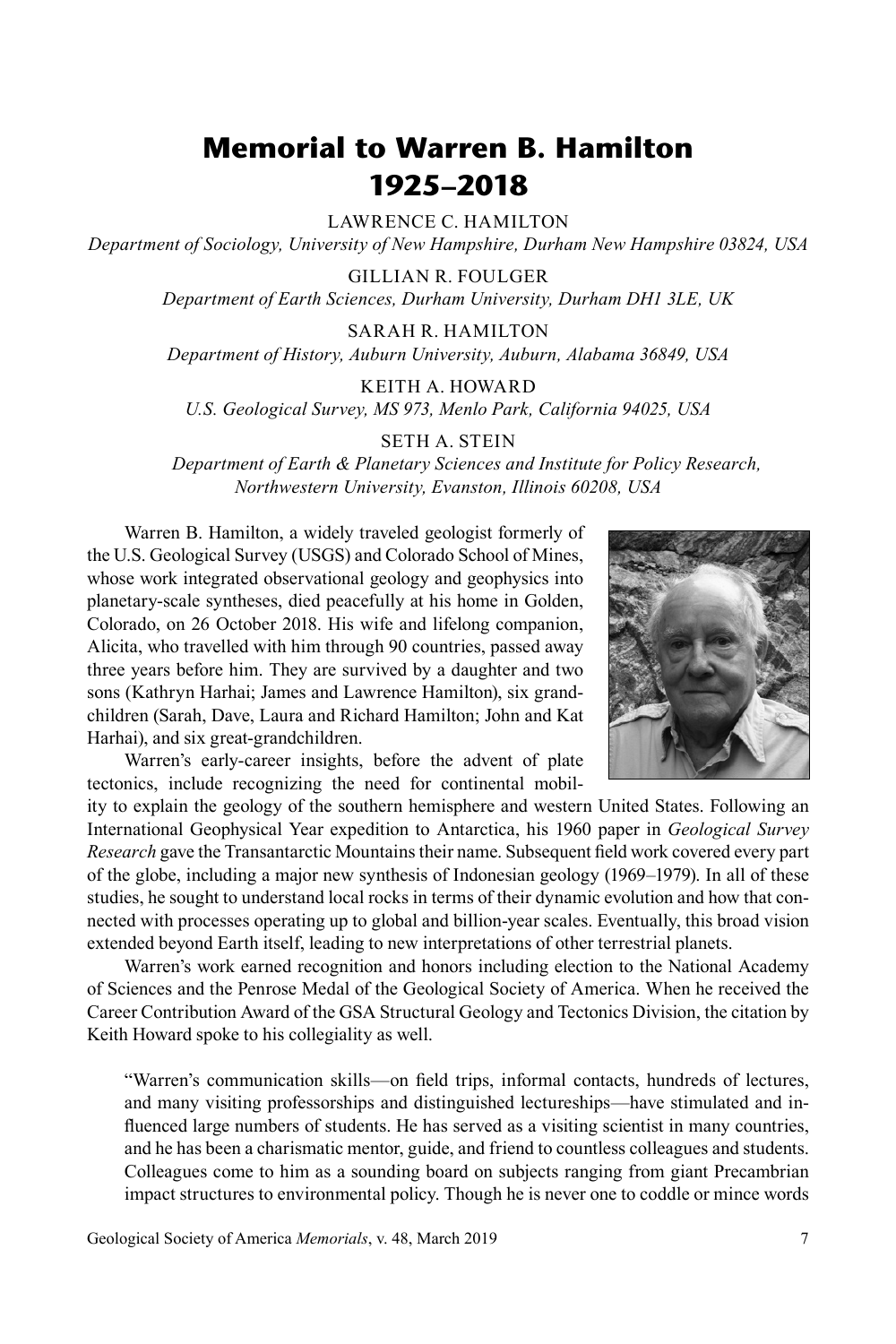at work with which he disagrees, Warren is outgoing, generous with his time, and a helpful tutor to those with whom he comes in contact. His crisp, power-packed collegial letters enjoy their own celebrated reputation."

Away from work, Warren was a warm friend and devoted family man with a self-effacing sense of humor. He passed along his curiosity, love of nature, and a sense of life as an adventure to his children and grandchildren, and he continued to hike with them in the Colorado Rockies well into his 90s.

Born in Los Angeles in 1925, Warren enrolled in 1943 at the University of California, Los Angeles (UCLA), and joined the Naval Reserve Officers Training Corps. In 1945, he became a commissioned officer in the U.S. Navy and soon afterward was assigned to the new aircraft carrier *Tarawa*. Released from active duty in 1946, he returned to school under the G.I. Bill, subsequently earning graduate degrees in geology from the University of Southern California (MSc, 1949) and UCLA (PhD, 1951). In the course of these studies, Warren became convinced that continental drift had occurred in the geological past. This concept was dismissed—even ridiculed—by almost all geoscientists at the time. Holding strongly to scientific observations while undeterred by peer pressure, Warren stuck to what he knew had to be.

After a year teaching at the University of Oklahoma (1951–1952), Warren accepted a job as full-time researcher with the USGS in Denver. His initial projects involved field and laboratory studies of the Great Smoky Mountains in Tennessee and the Salmon River country in western Idaho. The Tennessee rocks had metamorphosed from deep-sea sandstones and shales. Those in Idaho had crystalized deeper than most of the Sierra batholith. These and other diverse experiences, including a trip through the Precambrian geology of northern Ontario, began building the vast first-hand knowledge and sense of interconnections that would inform all his future work. The Mojave Desert north of Blythe, California, was virtually unexplored geologically when, in 1958, Warren launched the field work that would reveal the Grand Canyon succession of sedimentary strata in drastically thinned, contorted form.

In September of 1958, Warren accepted a sudden invitation to lead a National Science Foundation–supported two-man geological expedition departing the next month to Antarctica as a component of the International Geophysical Year. From the Navy logistical base at McMurdo Sound, he and fellow USGS geologist Phil Hayes were dropped off by helicopter or Twin Otter for four extended camping trips. During the first of these, after their plane left them high on Taylor Glacier, Warren and Phil found that they had been given kerosene instead of the white gas their cookstove required. They improvised an outdoor kerosene stove using an open pan with a sock for a wick, but for 10 days could eat and drink little more than what they melted or thawed out by body heat at night. It was a miserable time but, as Warren recalled, "We accomplished excellent geologic studies." He realized that the Antarctic geology they saw accorded not with thenconventional stablist assumptions, but with the older continental drift–based predictions of South African geologist Alexander Du Toit. Warren's subsequent travels in Australia and South Africa, along with further trips to Antarctica in 1963 and 1964, confirmed that conclusion in his mind. Although continental mobility was still rejected by most scientists, and its explanation in terms of plate tectonics was some years away, like the earlier geniuses Alfred Wegener and Arthur Holmes, Warren recognized that evidence could not be reasonably explained any other way.

The plate tectonic revolution arrived in the late 1960s when paleomagnetic and oceanographic data essentially swept away all doubt. Warren's view of the western United States fit spectacularly into this framework. In 1966, he and Bradley Meyers explained:

"The structure of the western United States is here described and interpreted in terms of a tectonic system in which the California region is moving rapidly northward past the continental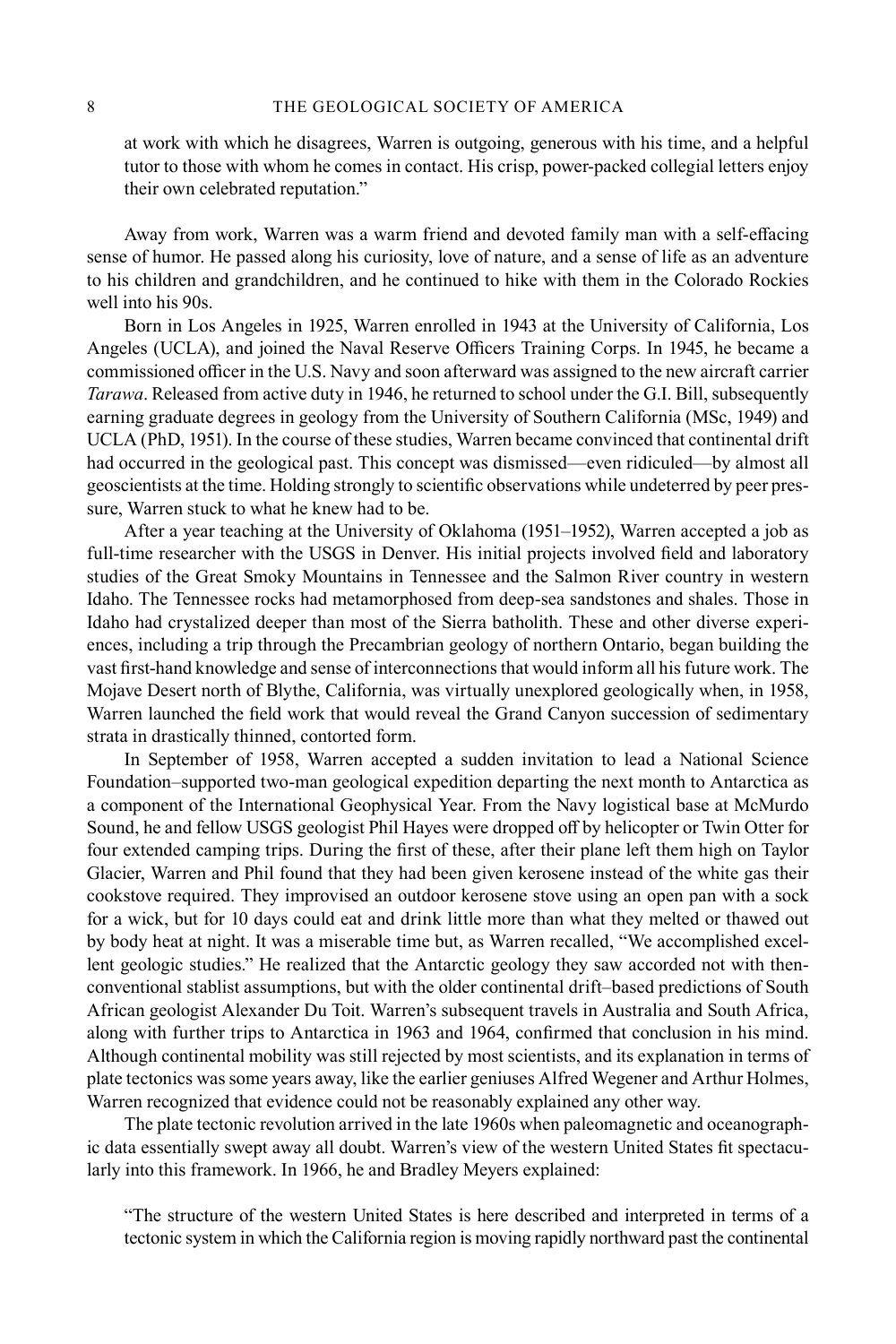interior. Structures of extremely varied superficial aspect can be viewed within the moving framework of this tectonic system as manifestations of a single pattern of continental motion."

In this view, refined shortly thereafter by Atwater's classic 1970 analysis, western North America acts as a wide, soft, boundary zone between the rigid Pacific and North American plates. Such plate boundary zones are now recognized worldwide, having been confirmed over decades by every new terrestrial and space-based surveying technology that has emerged.

In 1969, Warren was invited to conduct a U.S. State Department–sponsored tectonic analysis of the Indonesia region, where petroleum exploration was getting under way. Indonesian dynamics proved more complex than the regions he had previously studied, with multiple interacting plates whose boundaries changed shape and moved relative to one another. Synthesizing observations from onshore geology and offshore geophysics brought him to a new understanding of plate dynamics in which his thinking once again diverged from the mainstream. While most others saw plate motions as driven from below, by hot material circulating in an undifferentiated mantle, Warren saw a fractionated mantle with plate movements controlled from above, as the cooled, sinking lithosphere of subducting plates pulled overriding plates away from spreading centers. In Warren's schema, hinges roll back into the subducting plates, and their slabs sink broadside rather than sliding down inclined slots as simplistically drawn in textbooks. The Indonesian work resulted in many published papers and maps and a high-profile USGS monograph published in 1979.

Beyond Indonesia, Warren traveled globally in the 1970s through early 1990s, studying the Phanerozoic evolution of continental crust (541 Ma to present). He saw much evidence for plate tectonic processes similar to those occurring today. But conversely, in much older rocks he saw no such evidence, an anomaly that he would explore later. Publications from this period include papers on the mechanism of Laramide deformation, Cretaceous and Cenozoic history of northern continents, Paleozoic strata of the Mojave, crustal extension of the Basin and Range Province, detachment faulting in Death Valley, plate tectonics and island arcs, subduction systems, magmatism, and problems with terrane analysis. He traveled not only for research but also to share what he had learned, through five visiting professorships and many short courses and lectures.

On retiring from the USGS in 1995, Warren took a new position as Distinguished Senior Scientist in the Department of Geophysics at Colorado School of Mines. The scope of his writing broadened further, now drawing on decades of field work and research around the world to challenge conventional views in papers such as "Archean magmatism and deformation were not products of plate tectonics" (*Precambrian Research*, 1998) or "The closed upper-mantle circulation of plate tectonics" (*AGU Geodynamics Series*, 2002). His 2003 paper in *GSA Today*, "An alternative Earth," summarized a basket of heterodox but coherent ideas: Earth accreted fast and violently, fractionated irreversibly in the early Archean, and plate tectonics started much later. Subduction is driven by the plates themselves, hinges roll back into subducting plates and slabs sink broadside. Overriding plates advance at the same rate; an Antarctica-fixed framework depicts "absolute" plate motions that make kinematic sense, whereas hotspot and no-net-rotation frames do not. Plumes from the deep mantle, subduction into the deep mantle, and bottom-up convective drive do not exist. Later papers developed these themes further, presenting corrections, new evidence, and details as his ideas evolved. Publications include "Plate tectonics began in Neoproterozoic time, and plumes from deep mantle have never operated" (*Lithos*, 2011), and "Evolution of the Archean Mohorovičić discontinuity from a synaccretionary 4.5 Ga protocrust" (*Tectonophysics*, 2013).

If the evidence for mantle plumes was tenuous on Earth, applying the conjecture to other planets, with different assumptions in each case, struck Warren as highly improbable. On Venus, a landscape saturated with thousands of small to giant circular structures, typically rimmed depressions that would elsewhere be seen as impact features, had instead become interpreted largely in terms of plumes, antiplumes, and other endogenic processes with no terrestrial or planetary ana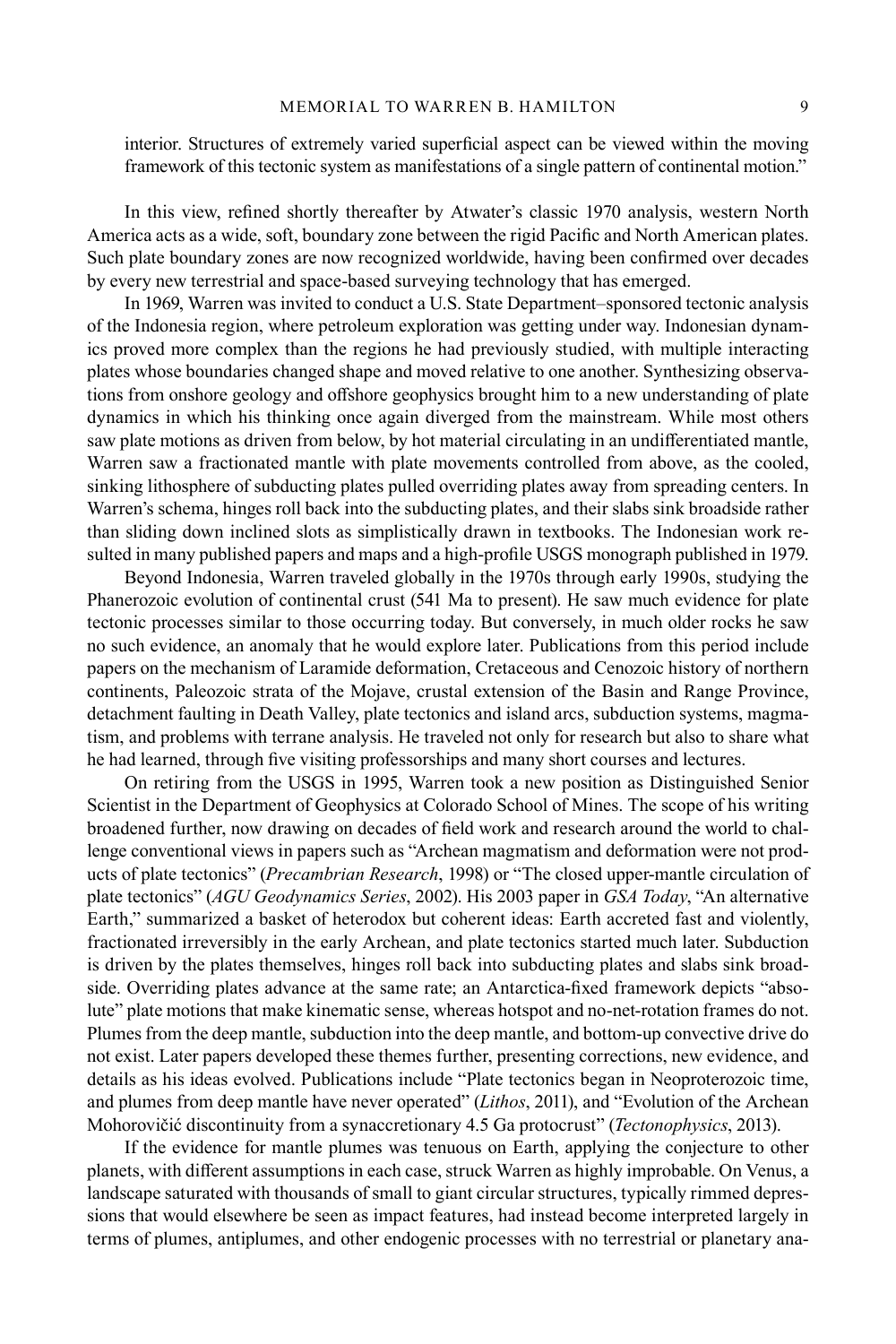logues. Warren's contrarian papers, "Plumeless Venus preserves an ancient impact-accretionary surface" (GSA Special Paper 388, 2005) and "An alternative Venus" (GSA Special Paper 430, 2007) presented radar imagery and topographic, magnetic and geophysical evidence for a tectonically inactive Venus, its ancient craters variably modified by erosion or by sedimentation from long-vanished seas.

Warren synthesized his ideas about Earth and Venus, also bringing Mars and Earth's Moon into view, in an epic 2015 paper whose thesis is contained in its title: "Terrestrial planets fractionated synchronously with accretion, but Earth progressed through subsequent internally dynamic stages whereas Venus and Mars have been inert for more than 4 billion years" (GSA Special Paper 514, 2015). One argument advanced in this paper is that the famous Martian volcanoes are not plume products or even endogenic volcanoes; instead these broad, circular, single-peak structures represent impact-generated melt constructs. Warren proposed that ancient impactors on both Venus and Mars sometimes hit transient seas, and water- or ice-saturated ground, altering their footprints. And if Earth, Venus, and Mars had all received oceanic quantities of water through icy bombardments around 4 Ga, as some evidence suggests, he reasoned that the Moon must have done so as well—giving rise to its own short-lived seas.

His 2015 paper was the last published before Warren's death, but it did not mark the end of his writing. Over the next three years and into his final month, he worked toward an even broader synthesis that would represent a culmination of his career: "Toward a myth-free geodynamic history of Earth and its neighbors." He knew this project was a race against time, but refused to take shortcuts in the painstaking work. Time won that race, just barely. Warren passed away leaving behind a manuscript of more than 39,000 words, which he judged to be 95 percent complete—with "all the hard parts" done. Colleagues, friends, and family have picked up this legacy and carried it the last steps. The great man's final paper will be published posthumously in 2019.

## **SELECTED BIBLIOGRAPHY OF WARREN B. HAMILTON**

- 1956 Geology of the Huntington Lake Area, Fresno County, California: California Division of Mines and Geology Special Report 46, 25 p. + map.
- 1956 Precambrian rocks of Wichita and Arbuckle mountains, Oklahoma: Geological Society of America Bulletin, v. 67, p. 1319–1330, [https://doi.org/10.1130/](https://doi.org/10.1130/0016-7606(1956)67) [0016-7606\(1956\)67](https://doi.org/10.1130/0016-7606(1956)67)[1319:PROWAA]2.0.CO;2.
- 1957 Polymetamorphic rocks of Blue Ridge near Old Fort, North Carolina: American Journal of Science, v. 255, p. 568–573, <https://doi.org/10.2475/ajs.255.8.568>.
- 1960 New Interpretation of Antarctic Tectonics: U.S. Geological Survey Professional Paper 400-B, p. 379–380.
- 1961 Origin of the Gulf of California: Geological Society of America Bulletin, v. 72, p. 1307–1318, [https://doi.org/10.1130/0016-7606\(1961\)72](https://doi.org/10.1130/0016-7606(1961)72)[1307:OOTGOC]2.0.CO;2.
- 1961 Geology of the Richardson Cove and Jones Cove Quadrangles, Tennessee: U.S. Geological Survey Professional Paper 349-A, 55 p. + map.
- 1962 Late Cenozoic structure of west-central Idaho: Geological Society of America Bulletin, v. 73, p. 511–516, [https://doi.org/10.1130/0016-7606\(1962\)73\[](https://doi.org/10.1130/0016-7606(1962)73)511:LCSOWI]2.0.CO;2.
- 1963 Antarctic tectonics and continental drift, *in* Munyan, A.C., ed., Polar Wandering and Continental Drift: Society of Economic Paleontologists and Mineralogists Special Publication, v. 10, p. 74–93, <https://doi.org/10.2110/pec.63.01.0055>.
- 1963 Metamorphism in the Riggins Region, Western Idaho: U.S. Geological Survey Professional Paper 436, 95 p. + map.
- 1963 Overlapping of late Mesozoic orogens in western Idaho: Geological Society of America Bulletin, v. 74, p. 779–787, [https://doi.org/10.1130/0016-7606\(1963\)74\[](https://doi.org/10.1130/0016-7606(1963)74)779:OOLMOI]2.0.CO;2.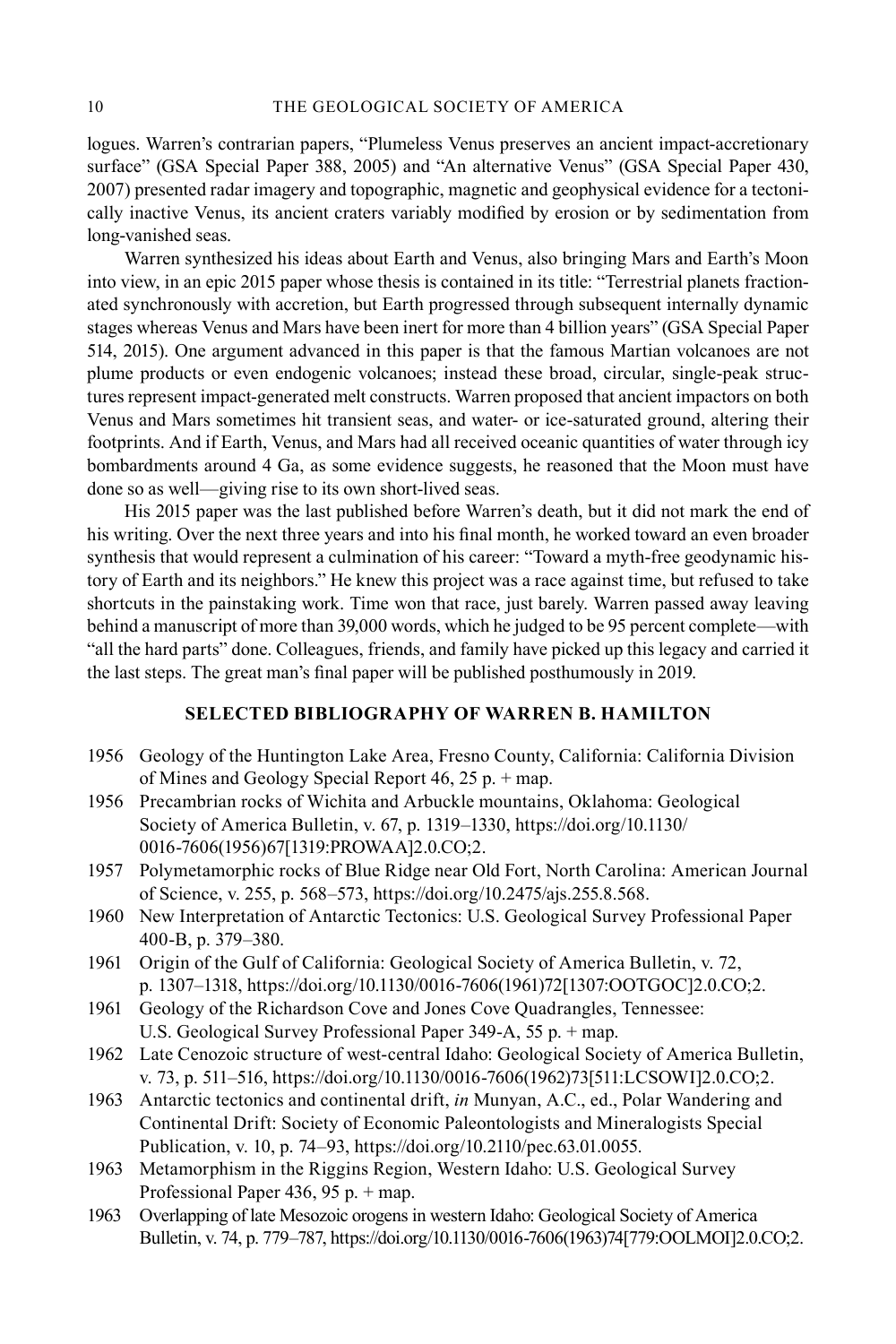- 1964 The origin of high-alumina basalt, andesite, and dacite magmas: Science, v. 146, p. 635–637, [https://doi.org/10.1126/science.146.3644.635.](https://doi.org/10.1126/science.146.3644.635)
- 1964 (with Meyers, W.B.) Deformation Accompanying the Hegben Lake Earthquake of August 17, 1959: U.S. Geological Survey Professional Paper 435, p. 55–98.
- 1965 Diabase Sheets of the Taylor Glacier Region, Victoria Land, Antarctica: U.S. Geological Survey Professional Paper 456-B, 71 p. + map.
- 1965 Geology and Petrogenesis of the Island Park Caldera of Rhyolite and Basalt, Eastern Idaho: U.S. Geological Survey Professional Paper 504-C, 37 p. + map.
- 1965 (with Pakiser, L.C.) Geologic and Crustal Cross Section of the United States along the 37th Parallel: U.S. Geological Survey Map I-448.
- 1966 Origin of the Volcanic Rocks of Eugeosynclines and Island Arcs: Geological Survey of Canada Paper 66-15, p. 348–356.
- 1966 Formation of the Scotia and Caribbean Arcs: Geological Survey of Canada Paper 66-15, p. 178–187.
- 1966 (with Myers, W.B.), Cenozoic tectonics of the western United States: Reviews of Geophysics, v. 4, p. 509–549, [https://doi.org/10.1029/RG004i004p00509.](https://doi.org/10.1029/RG004i004p00509)
- 1967 Tectonics of Antarctica: Tectonophysics, v. 4, p. 555–568, [https://doi.org/10.1016/](https://doi.org/10.1016/0040-1951(67)90019-4) [0040-1951\(67\)90019-4.](https://doi.org/10.1016/0040-1951(67)90019-4)
- 1967 (with Krinsley, D.) Upper Paleozoic glacial deposits of South Africa and southern Australia: Geological Society of America Bulletin, v. 78, p. 783–800, [https://doi.org/](https://doi.org/10.1130/0016-7606(1967)78) [10.1130/0016-7606\(1967\)78\[](https://doi.org/10.1130/0016-7606(1967)78)783:UPGDOS]2.0.CO;2.
- 1967 (with Meyers, W.B.) The Nature of Batholiths: U.S. Geological Survey Professional Paper 554-C, 30 p.
- 1968 Cenozoic climatic change and its cause, *in* Mitchell, J.M., ed., Causes of Climatic Change: Boston, Massachusetts, American Meteorological Society Meteorological Monographs, v. 8.
- 1969 Mesozoic California and the underflow of Pacific mantle: Geological Society of America Bulletin, v. 80, p. 2409–2430, [https://doi.org/10.1130/0016-7606](https://doi.org/10.1130/0016-7606(1969)80) [\(1969\)80](https://doi.org/10.1130/0016-7606(1969)80)[2409:MCATUO]2.0.CO;2.
- 1969 The volcanic central Andes—a modern model for the Cretaceous batholiths and tectonics of western North America, *in* McBirney, A.R., ed. Proceedings of the Andesite Conference: Oregon State Department of Geology and Mineral Industries Bulletin, v. 65, p. 175–184.
- 1969 Reconnaissance geologic map of the Riggins quadrangle, west-central Idaho: U.S. Geological Survey Map I-579.
- 1970 Bushveld Complex—Product of Impacts? *in* Vissler, D.J.L., and Von Gruenewaldt, eds., Symposium of the Bushveld Igneous Complex and Other Layered Intrusions: Geological Society of South Africa Special Publication 1, p. 367–379.
- 1970 The Uralides and the motion of the Russian and Siberian platforms: Geological Society of America Bulletin, v. 81, p. 2553–2576, [https://doi.org/10.1130/0016-7606](https://doi.org/10.1130/0016-7606(1970)81) [\(1970\)81](https://doi.org/10.1130/0016-7606(1970)81)[2553:TUATMO]2.0.CO;2.
- 1972 The Hallett Volcanic Province, Antarctica: U.S. Geological Survey Professional Paper 456-C, 62 p.
- 1974 (with Myers, W.B.) The nature of the Boulder batholith of Montana: Geological Society of America Bulletin, v. 85, p. 365–378, [https://doi.org/10.1130/0016-7606](https://doi.org/10.1130/0016-7606(1974)85) [\(1974\)85<](https://doi.org/10.1130/0016-7606(1974)85)365:NOTBBO>2.0.CO;2.
- 1974 Earthquake map of the Indonesian region: U.S. Geological Survey Map I-875C.
- 1977 Subduction in the Indonesian region, *in* Talwani, M., and Pitman, W.C., eds., Island Arcs, Deep-Sea Trenches and Back-arc Basins: American Geophysical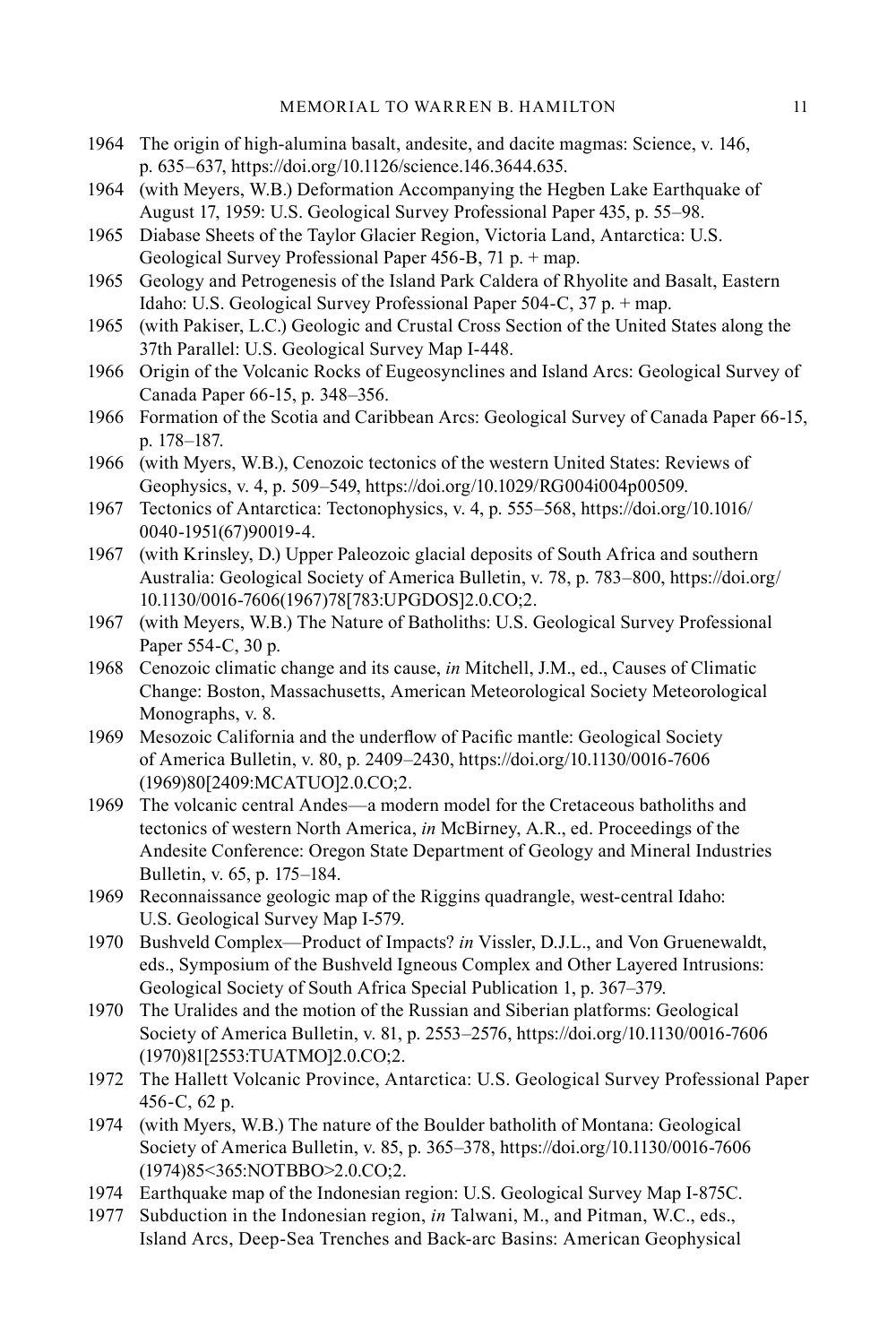Union Maurice Ewing Series, v. 1, p. 15–31.

- 1978 Mesozoic tectonics of the western United States: Society of Economic Paleontologists and Mineralogists, Pacific Section, Paleogeography Symposium 2, p. 33–70.
- 1979 Tectonics of the Indonesian Region: U.S. Geological Survey Professional Paper 1078,  $345$  p.  $+$  map.
- 1981 Plate-tectonic mechanism of Laramide deformation: University Wyoming Contributions to Geology, v. 19, no. 2, p. 87–92.
- 1981 Tectonic map of the Indonesian region: U.S. Geological Survey Map I-875-D, 2nd ed., revised.
- 1981 (with Kröner, A., Moorbath, S.E., and Windley, B.F.) Crustal evolution by arc magmatism: Royal Society of London Philosophical Transactions, Series A, Mathematical and Physical Sciences, v. 30l, no. 1461, p. 279–291, [https://doi.org/](https://doi.org/10.1098/rsta.1981.0111) [10.1098/rsta.1981.0111.](https://doi.org/10.1098/rsta.1981.0111)
- 1982 Structural evolution of the Big Maria Mountains, northeastern Riverside County, southeastern California, *in* Frost, E.G., and Martin, D., eds., Mesozoic-Cenozoic Tectonic Evolution of the Colorado River Region, California, Arizona, and Nevada: San Diego, California, Cordilleran Publishers, p. 1–27.
- 1983 Cretaceous and Cenozoic history of the northern continents: Annals of the Missouri Botanical Garden, v. 70, p. 440–458, [https://doi.org/10.2307/2992082.](https://doi.org/10.2307/2992082)
- 1983 (with Stone, P., and Howard, K.A.) Correlation of metamorphosed Paleozoic strata of the southeastern Mojave Desert region, California and Arizona: Geological Society of America Bulletin, v. 94, p. 1135–1147, [https://doi.org/10.1130/0016-7606](https://doi.org/10.1130/0016-7606(1983)94) [\(1983\)94<](https://doi.org/10.1130/0016-7606(1983)94)1135:COMPSO>2.0.CO;2.
- 1987 Crustal extension in the Basin and Range Province, southwestern United States, *in* Coward, M.P., Dewey, J.F., and Hancock, P.L., eds., Continental Extensional Tectonics: Geological Society of London Special Publication 28, p. 155–176, <https://doi.org/10.1144/GSL.SP.1987.028.01.12>.
- 1987 Plate-tectonic evolution of western United States: Episodes, v. 10, p. 271–276.
- 1987 Mesozoic geology and tectonics of the Big Maria Mountains region, southeastern California: Arizona Geological Society Digest, v. 18, p. 33–47.
- 1988 Detachment faulting in the Death Valley region, California and Nevada, *in* Carr, M.D., and Yount, J.C., eds., Geologic and Hydrologic Investigations of Potential Nuclear Waste Disposal Site at Yucca Mountain, Southern Nevada: U.S. Geological Survey Bulletin 1790, p. 51–85.
- 1988 Laramide crustal shortening, *in* Schmidt, C.J., and Perry, W.J., Jr., eds., Interaction of the Rocky Mountain Foreland and the Cordilleran Thrust Belt: Geological Society of America Memoir 171, p. 27–39,<https://doi.org/10.1130/MEM171-p27>.
- 1988 Tectonic setting and variations with depth of some Cretaceous and Cenozoic structural and magmatic systems of the western United States, *in* Ernst, W.G., ed., Metamorphism and Crustal Evolution of the Western United States: Prentice-Hall, p. 1–40.
- 1988 Plate tectonics and island arcs: Geological Society of America Bulletin, v. 100, p. 1503–1527, [https://doi.org/10.1130/0016-7606\(1988\)100<](https://doi.org/10.1130/0016-7606(1988)100)1503:PTAIA>2.3.CO;2.
- 1989 Crustal geologic processes of the United States, *in* Pakiser, L.C., and Mooney, W.D., Geophysical Framework of the Continental United States: Geological Society of America Memoir 172, p. 743–782, [https://doi.org/10.1130/MEM172-p743.](https://doi.org/10.1130/MEM172-p743)
- 1990 (with Clift, P.D., Robertson, A.H.F., Dewey, J.F., Gass, I.G., Curry, G.B., Harris, N.B.W., and Şengör, A.M.C.) On terrane analysis: Royal Society of London Philosophical Transactions A, Mathematical, Physical and Engineering Sciences, v. 331, 511–522, <https://doi.org/10.1098/rsta.1990.0086>.